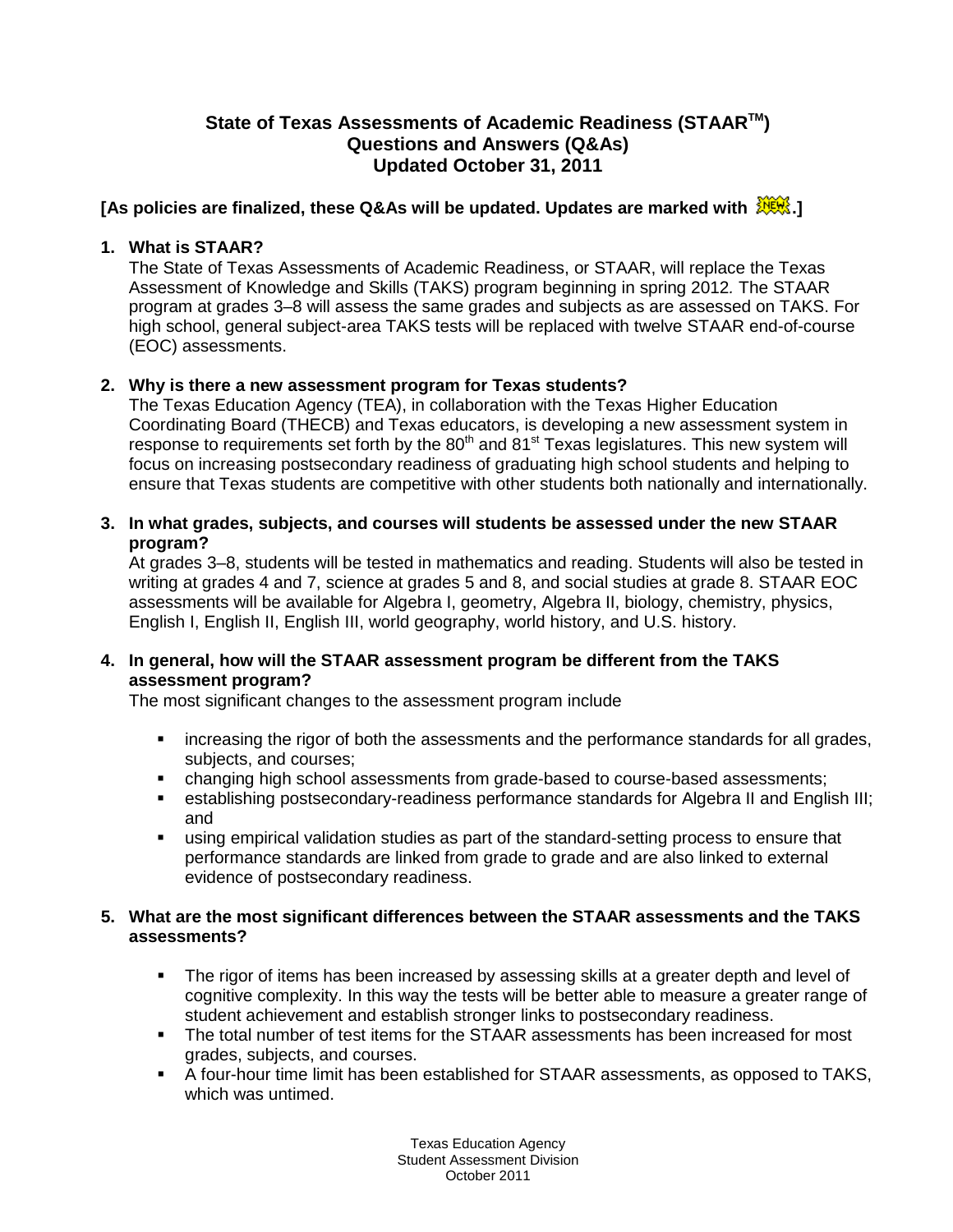- STAAR assessments in mathematics and reading will be linked from grade to grade as well as to postsecondary-readiness standards for the Algebra II and English III assessments.
- STAAR assessments have been designed to focus on "readiness" standards, which are defined as those Texas Essential Knowledge and Skills (TEKS) student expectations that are not only essential for success in the current grade or course but also important for preparedness in the next grade or course. By focusing on the student expectations that are most critical to assess, STAAR will better measure the academic performance of students as they progress from elementary to middle school to high school.
- STAAR EOC assessments will differ from the current TAKS high school assessments in that each STAAR EOC assessment will cover only the content from a particular course (e.g., Algebra I will assess only Algebra I content) rather than content from multiple courses (e.g., Algebra I and grade 8 mathematics were assessed on the TAKS grade 9 mathematics tests).
- STAAR writing assessments at grades 4 and 7 will be extended to two days.
- STAAR EOC assessments for English I, II, and III will be administered over two days, with the writing component on day one and the reading component on day two.
- The test designs for STAAR grades 4 and 7 writing and STAAR English I, II, and III will require students to write two essays addressing different purposes for writing rather than one longer personal essay, which TAKS required.
- In reading assessments for STAAR, greater emphasis will be given to critical analysis rather than literal understanding. The test designs for English I, II, and III will allow for the reading and writing components to be equated and scaled separately so that reading and writing scores can be reported separately. This means that a student will need to retake only the portion of the STAAR English I, II, or III assessment (reading or writing) that he or she did not pass.
- Most STAAR mathematics and science assessments will have an increased number of open-ended (griddable) items to allow students the opportunity to derive an answer independently without being influenced by the answer choices provided with the questions.
- **STAAR grade 3 assessments will have separate answer documents instead of scorable** test booklets.

# **6. How will student performance be described on STAAR?**

There will be two cut scores, which will identify three performance categories. For the general STAAR assessments, STAAR Modified, and STAAR L, the labels for the performance categories are

- **Level III: Advanced Academic Performance**
- **EXECTE: Level II: Satisfactory Academic Performance**
- **-** Level I: Unsatisfactory Academic Performance

For the STAAR Alternate assessments, the performance labels are

- **EXECTE:** Level III: Accomplished Academic Performance
- **EXECTE: Level II: Satisfactory Academic Performance**
- **-** Level I: Unsatisfactory Academic Performance

# **7. What is the timeline for establishing student performance standards for the STAAR program?**

The timeline for standard–setting activities will differ for STAAR 3–8 and STAAR EOC because of the timing of available assessment data and different legislative requirements. For STAAR EOC,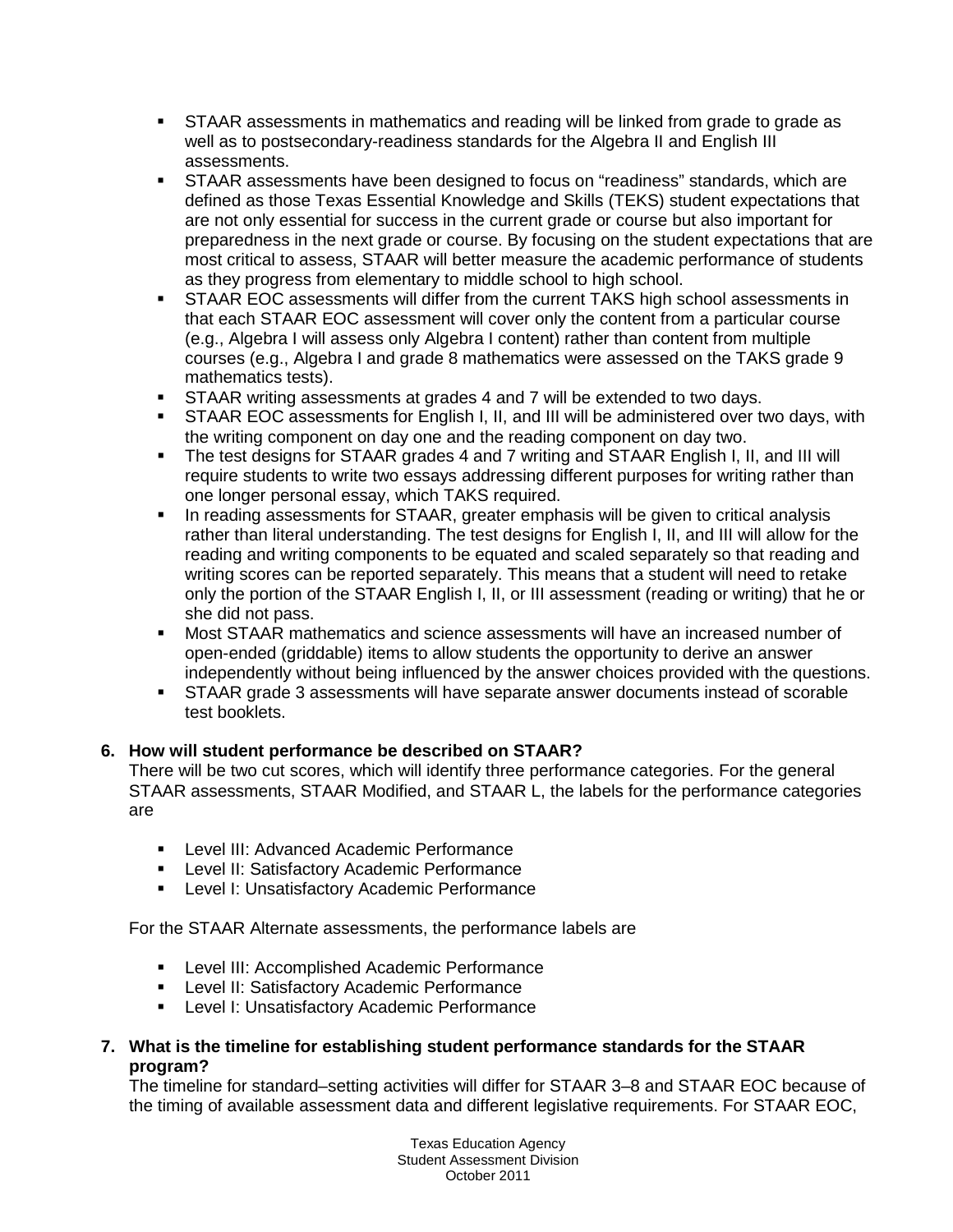operational assessment data are available from the spring 2011 administrations. Therefore, performance standards will be set in February 2012, prior to the spring administrations. However, operational assessment data for STAAR 3–8 will not be available until after the spring 2012 administrations; for this reason performance standards will be set in October 2012.

Legislation requires a system of performance standards that are linked from grade to grade starting with postsecondary-readiness performance standards down through grade 3. Therefore, STAAR EOC performance standards must be established before standards for STAAR 3–8 can be set. Additionally, districts must be provided with test scores on STAAR EOC assessments so that they can be used as 15% of the students' final course grades for the 2011−2012 school year.

- **8. What are the Student Success Initiative (SSI) requirements for the 2011–2012 school year?** Because there will be no performance standards in place for grades 3–8 in the 2011–2012 school year, students cannot be held subject to SSI for that year. Therefore, there are no SSI requirements for the 2011–2012 school year.
- **9. Will there be SSI retest opportunities for grades 5 and 8 reading and mathematics in the 2011–2012 school year?**

SSI retest opportunities will not be offered in May or June of 2012 because performance standards for STAAR 3–8 will not be set until October 2012. For the 2011–2012 school year, districts will make promotion/retention decisions based on the same academic information (e.g., the recommendation of the student's teacher and the student's grade in the subject) used to make these decisions in non-SSI grades. As stated in TEC §28.021(a), "a student may be promoted only on the basis of academic achievement or demonstrated proficiency of the subject matter of the course or grade level."

# **10. Which students will be required to take the STAAR EOC assessments?**

Students first enrolled in grade 9 or below in the 2011–2012 school year will be required to take the STAAR EOC assessments for courses in which they're enrolled as part of their graduation requirements and will no longer take TAKS. Students enrolled in grade 10 or above in the 2011– 2012 school year or who are repeating grade 9 in the 2011–2012 school year will graduate under TAKS requirements and do not have the option of taking STAAR assessments. These students will only take STAAR EOC assessments if their campus has been assigned to participate in the mandatory testing activities.

# **11. What are the testing requirements for a student who first enters grade 9 in the 2011–2012 school year but is reclassified to grade 10 for the spring semester?**

TEC §39.025 specifies that STAAR EOC assessments be used as the graduation requirement starting with students first enrolled in grade 9 in the 2011–2012 school year. Regardless of how a student is classified at the end of the year or when he or she is expected to graduate, if the student is first enrolled in grade 9 in the 2011–2012 school year, then STAAR is his or her graduation requirement. If a student is on an accelerated path toward graduation, it is likely that he or she will have already earned some high school credits for graduation and therefore may have fewer assessments to take to meet graduation requirements.

# **12. What are the testing requirements for students who repeat grade 9 in the 2011–2012 school year?**

Repeating grade 9 students in the 2011–2012 school year have TAKS as their graduation requirement. These students will not take the TAKS grade 9 assessments, as these tests are no longer available. However, districts may choose to administer a released TAKS test or a locally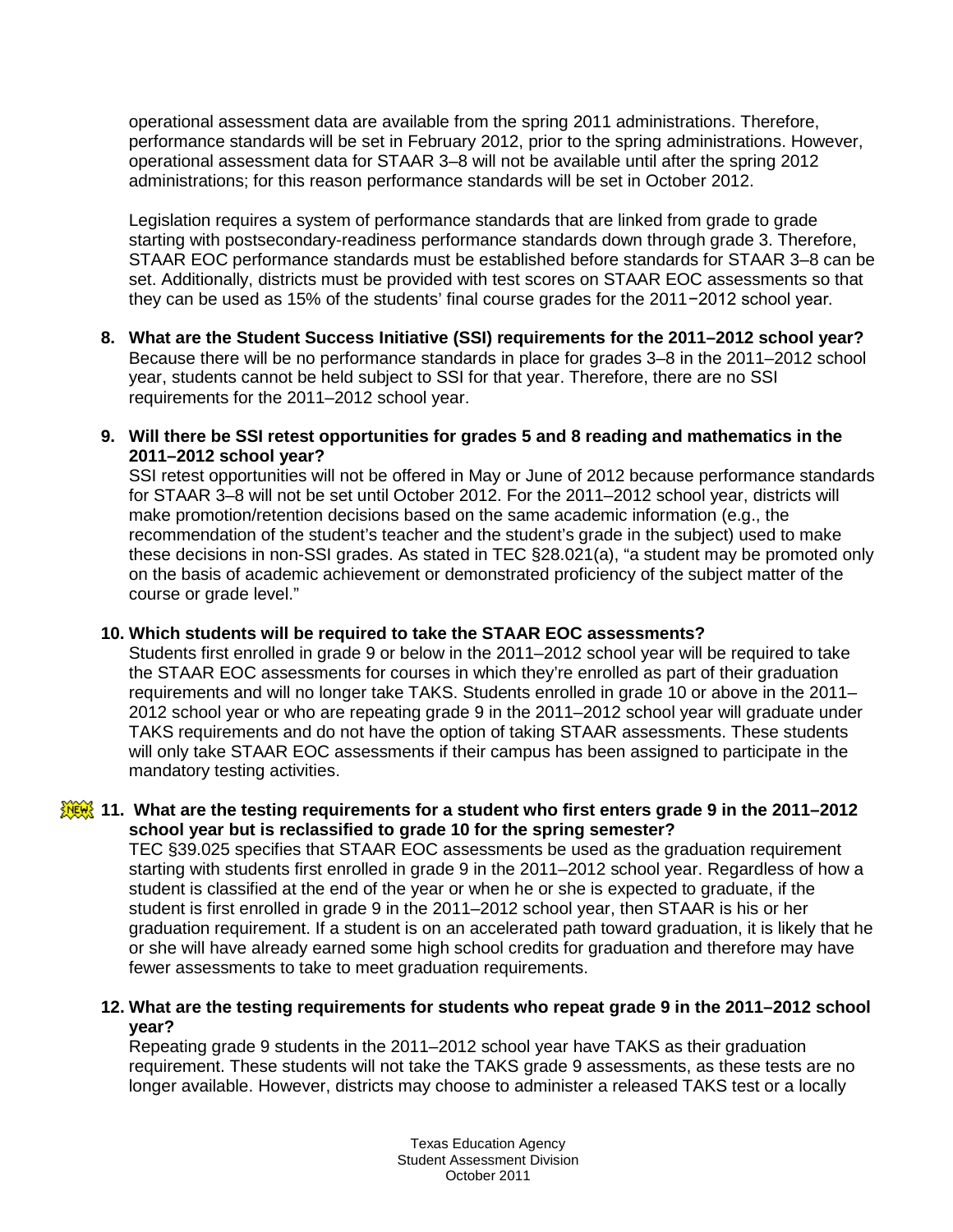developed test to students. Students are eligible to take the TAKS grade 10 assessments as soon as they are reclassified as  $10<sup>th</sup>$  graders.

#### **13. What are the testing requirements for students in grades 3–8 who are also enrolled in a high school course with a STAAR EOC assessment?**

Students in grades 3–8 who are also enrolled in a high school course will take that STAAR EOC assessment as required for graduation. Local district policies will determine whether these students are required to take the corresponding STAAR grade-level assessment; however, they must take all other STAAR grade-level assessments. For example, a grade 8 student enrolled in Algebra I will take STAAR grade 8 reading, science, and social studies as well as STAAR Algebra I. Local school district policy will determine whether this grade 8 student will also take the STAAR grade 8 mathematics assessment.

Students in grades 5 and 8 may not be denied promotion based on unsatisfactory performance on STAAR EOC assessments.

Note that this information reflects the language in House Bill 2135, which was passed by the 82<sup>nd</sup> Legislature, and is different from what was indicated in the April 22, 2011, district communication regarding the implementation of STAAR. Districts should keep in mind that decisions have not yet been made about how test scores for these students will be used in state or federal accountability.

#### **14. What are the testing requirements for students in grades 3–8 who are receiving instruction in subjects above their enrolled grade?**

These students will be required to take the STAAR assessment for the subject in which they are receiving instruction if the content covers the entire curriculum for that subject. For example, a student in grade 5 who is receiving instruction in grade 6 mathematics would take STAAR grade 5 reading and science but grade 6 mathematics if the advanced subject matter he or she is being taught covers all the TEKS required for grade 6 mathematics.

Students in grades 5 and 8 may not be denied promotion based on unsatisfactory performance on STAAR assessments above their enrolled grade level.

Districts should keep in mind that decisions have not yet been made about how test scores for these students will be used in state or federal accountability.

#### **15. If a student is enrolled in middle school and concurrently receiving instruction in a middle school course and a corresponding high school course, is the student required to take both of the related tests?**

No. A student in grades 3–8 who is concurrently receiving instruction in grade-level curriculum and high school curriculum in the same content area will take the related STAAR EOC assessment as required for graduation. Local district policies will determine whether the student is required to take the corresponding grade-level assessment. For example, a grade 8 student concurrently receiving instruction in grade 8 mathematics and Algebra I will take STAAR Algebra I in addition to STAAR grade 8 reading, science, and social studies. Local school district policy will determine whether the student will also take STAAR grade 8 mathematics.

Note that this information reflects the language in House Bill 2135, which was passed by the  $82^{nd}$ Legislature, and is different from what was indicated in the April 22, 2011, district communication regarding the implementation of STAAR. Districts should keep in mind that decisions have not yet been made about how test scores for these students will be used in state or federal accountability.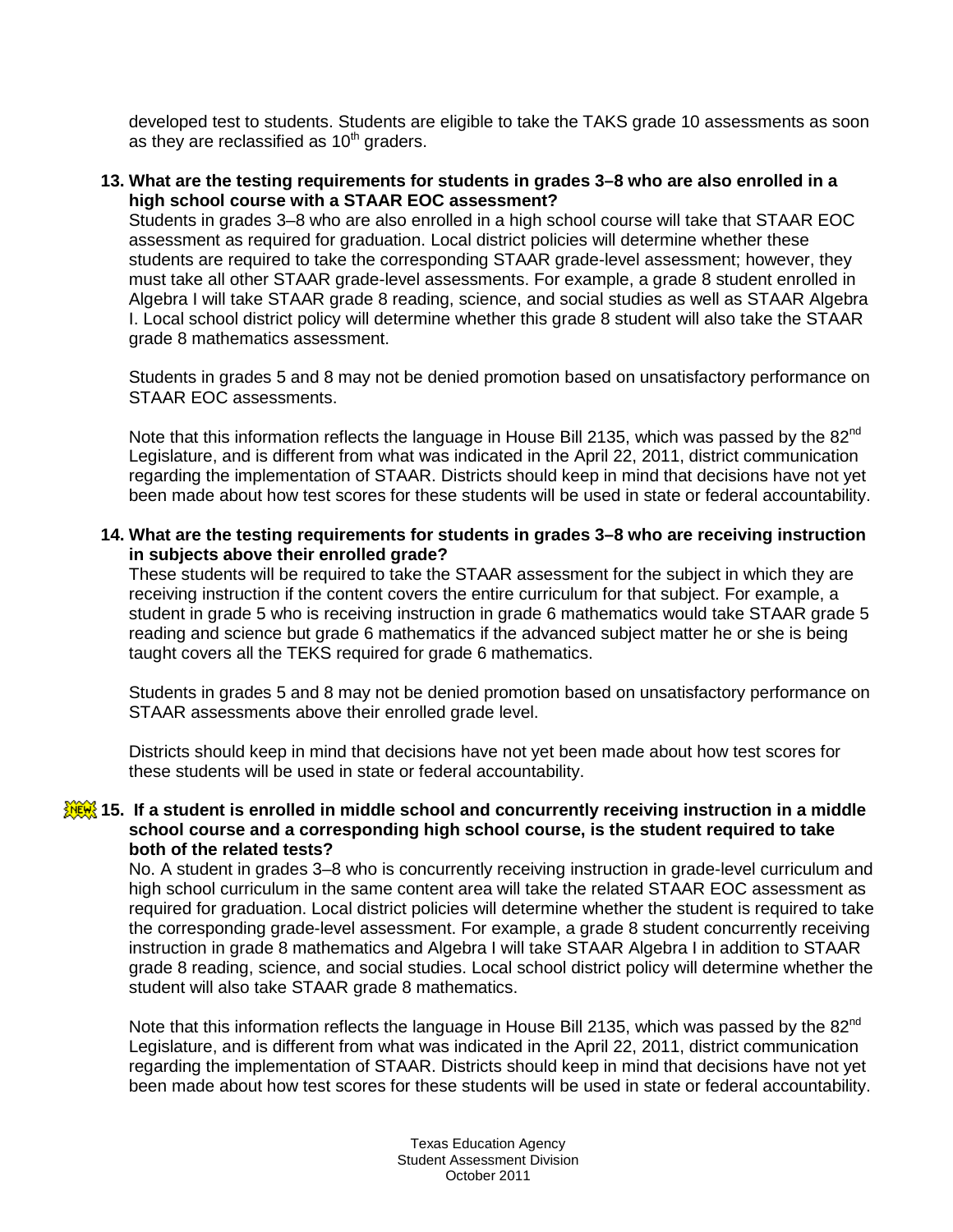### **16. If a student is in an accelerated program and is concurrently receiving instruction in the entire curriculum for multiple grade levels in the same content area, what are the assessment requirements for this student?**

A student in grades 3–8 who is concurrently receiving instruction in the entire curriculum for multiple grade levels in the same content area will take the higher-level STAAR assessment. Local district policies will determine whether the student is required to take the lower-level assessment. For example, a grade 7 student concurrently receiving instruction in all of the TEKS for grade 7 and 8 mathematics will take STAAR grade 8 mathematics in addition to grade 7 reading and writing. Local school district policy will determine whether the student will also take STAAR grade 7 mathematics.

Note that this information reflects the language in House Bill 2135, which was passed by the 82<sup>nd</sup> Legislature, and is different from what was indicated in the April 22, 2011, district communication regarding the implementation of STAAR. Districts should keep in mind that decisions have not yet been made about how test scores for these students will be used in state or federal accountability.

## **17. What are the testing requirements for a student in grades 3–8 who is receiving instruction above his or her enrolled grade in a subject that does not have annual statewide assessments?**

A student in grades 3–8 who is receiving accelerated instruction (in a higher grade level or a high school course) in writing, social studies, or science will take the enrolled grade-level assessment if one exists unless they are taking a higher-level assessment.

For example, a grade 7 student who is receiving instruction in all of the TEKS for English I will take STAAR grade 7 mathematics as well as the reading and writing components of STAAR English I. Local school district policy will determine whether the student will also take the grade 7 reading and writing assessments. In this example, STAAR English I will be taken in place of the gradelevel assessments based on House Bill 2135, which was passed by the 82<sup>nd</sup> Legislature.

In contrast to the example above, a grade 7 student who is receiving instruction in all of the TEKS for grade 8 social studies will not take STAAR grade 8 social studies since he or she is not enrolled in grade 8, and there is no assessment requirement for social studies at grade 7 in TEC §28.023(a). The student will take only STAAR grade 7 reading, writing, and mathematics.

Similarly, a grade 8 student who is receiving instruction in all of the TEKS for Integrated Physics and Chemistry (IPC) will not take a higher-level STAAR science assessment since there is not a STAAR assessment for IPC. Instead, the student will take the four enrolled grade-level assessments (reading, mathematics, science, and social studies) as required in TEC §28.023(a).

Districts should keep in mind that decisions have not yet been made about how test scores for these students will be used in state or federal accountability.

#### **18. What are the testing requirements for a student who moves into a Texas public high school (i.e., a student who moves from out of state, from a private school, or has migrant status)?**

A student who receives high school credit out of the state or country or from a private school for a course assessed by STAAR is not required to take that assessment if the Texas school district accepts the course credit from the school in which the course was taken. As a result, the student's cumulative score will be based on fewer assessments. However, the student could choose to take the assessment and has the option of using the score in his or her cumulative score.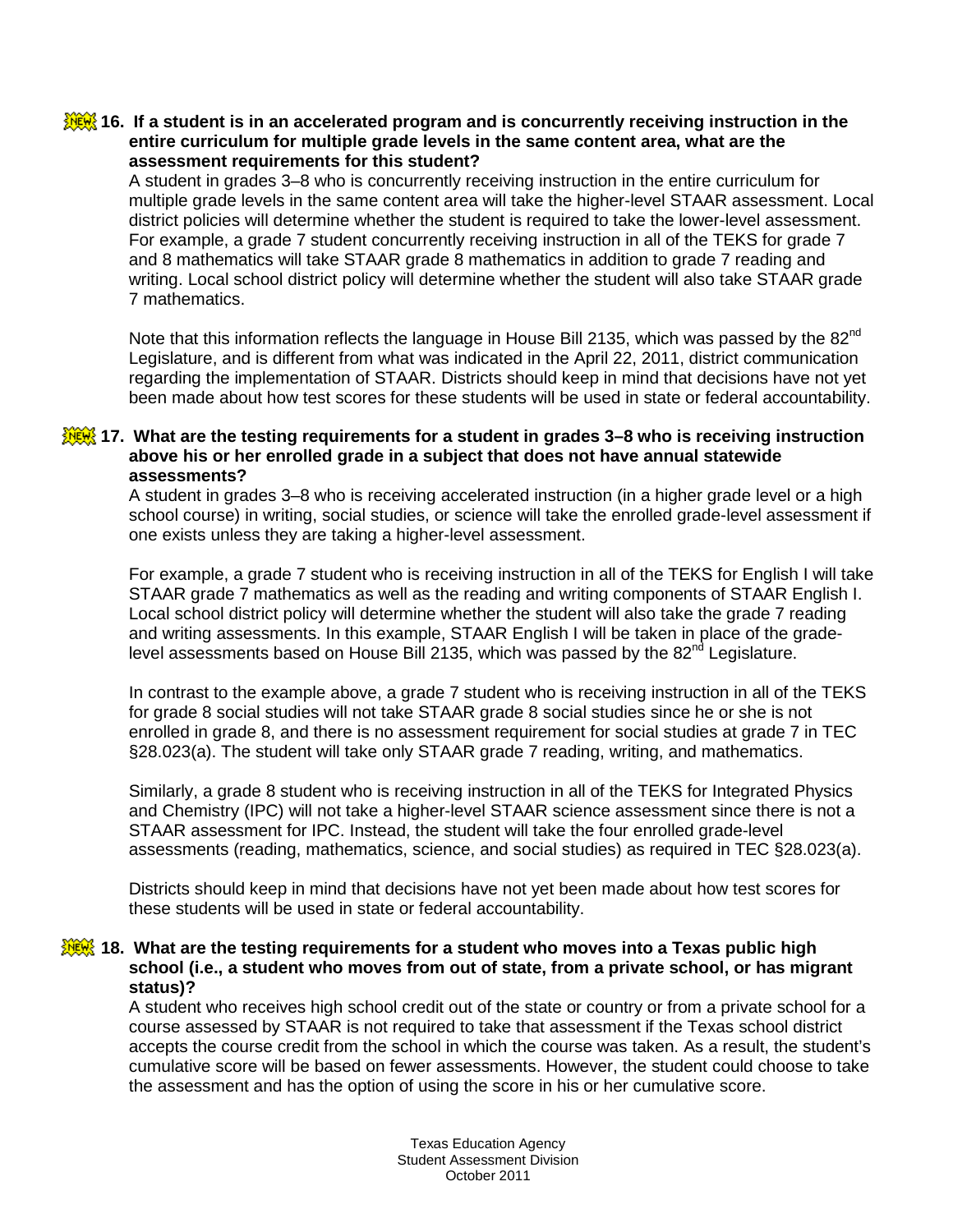For migrant students who start a course in Texas but complete it in another state, the same regulation will apply. If the student receives credit for the course from another state and the credit is accepted by the Texas school district, the student will not be required to take the STAAR EOC assessment for that course. That test will not be required to be part of the student's cumulative score requirement as indicated above.

In some cases, it is possible that a student will not have to meet an assessment requirement in a specific content area if the student has already received credit for all of the courses in that content area (for example, Algebra I, geometry, and Algebra II). In this example, the student would not be required to take the assessments for Algebra I, geometry, or Algebra II. Therefore, the student would not be required to meet certain performance levels (Level II or III) on the STAAR Algebra II assessment that are required for various graduation plans.

# **19.** What are the testing requirements for a foreign exchange student?

A foreign exchange student will be required to take STAAR EOC assessments for courses in which he or she is enrolled. Local district policies will determine whether the score the student receives on the assessment is required to count for 15% of the final course grade.

### **20. How are the STAAR EOC assessments related to course grades?**

The score a student receives on a STAAR EOC assessment is required to count for 15% of the student's final grade in the course. Since grading policies are determined locally and TEA lacks statutory authority in this area, districts should establish local policies to implement this statutory requirement. For the STAAR English I, II, and III assessments, which have a separate reading and writing component, districts have discretion over how the scores from each component are used to calculate the 15% grading requirement. TEA is not planning to provide a method by which scale scores can be converted into grading systems because of wide variations in grading policy from district to district.

There is no corresponding requirement for students taking a modified or alternate assessment, so districts are not required to count STAAR Modified or STAAR Alternate EOC assessment scores as 15% of a student's final course grade.

**21. If a student has a passing grade in a course before the EOC score is calculated but a failing grade once the EOC score is included, can the student still be given credit for the course?** No. TAC §74.26(c), regarding credit for high school graduation, stipulates that "credit for courses for high school graduation may be earned only if the student received a grade which is the equivalent of 70 on a scale of 100, based upon the essential knowledge and skills for each course." A student whose final grade for a course is less than the equivalent of a 70 on a scale of 100 may not be given credit for that course, since by law the grade must include the student's score on the EOC assessment. Districts retain the same options that have always been available: (a) to use summer school or other remediation for purposes of allowing the student to reach a passing grade for the course or (b) to take the EOC assessment in subsequent administrations to increase that portion of the final grade.

# **22. Does the 15% grading requirement apply to students' grade-point average (GPA) and/or class rank?**

As outlined in statute, the score a student receives on a STAAR EOC assessment is required to count for 15% of the student's final grade in the course. Districts should establish local policies to implement this statutory requirement. Although this statute does not address GPA or class rank, a relationship should exist between the 15% requirement and these other calculations just as grades in courses and scores on course examinations currently affect GPA and class rank. Calculations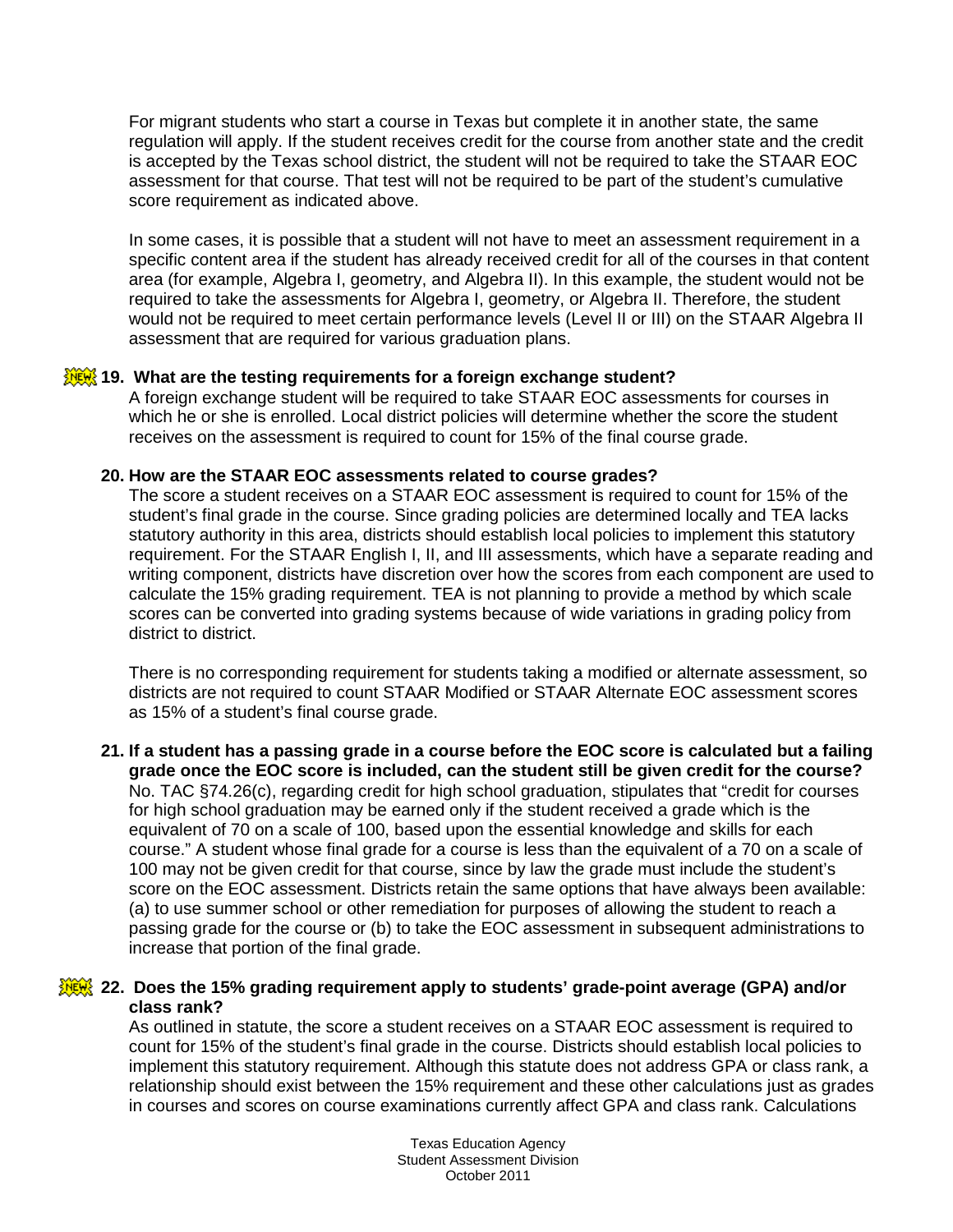of GPA and class rank should be made in accordance with local policies, guidelines, and administrative regulations.

## **23. Can a district still award credit by semester?**

Yes. However, a school district that continues to award credit by semester should keep in mind that the statute requires the score a student receives on a STAAR EOC assessment to count for 15% of the student's final grade in the course. Since the final grade is based on the entire course, districts need to determine locally how this requirement will be met. For example, a district that continues to award credit for each semester could choose to apply the 15% requirement equally across both semesters or could choose to double-weight the requirement (i.e., 30%) and apply it to the second semester only.

## **24. If a student does not receive a score on a STAAR EOC assessment, how is the final course grade calculated based on the 15% requirement?**

If a student does not receive a score on a STAAR EOC assessment (absence, testing irregularity, failure to complete due to illness, etc.), then the district has the option of assigning the student an incomplete in the course until the next testing opportunity or factoring a zero into the calculation of the final course grade. It is anticipated that the two-week testing window for EOC assessments will accommodate most student absences.

### **25. Does the 15% grading requirement apply to students receiving special education services who take the general STAAR EOC assessments?**

Yes. For a student receiving special education services, the score he or she receives on a general STAAR EOC assessment must count as 15% of the final course grade. Nevertheless, the student's admission, review, and dismissal (ARD) committee determines whether the student has met the course requirements.

The 15% requirement does not apply to students taking STAAR Modified or STAAR Alternate.

### **26. Does the 15% grading requirement apply to students who receive course credit through correspondence courses?**

Yes. The score a student receives on a STAAR EOC assessment is required to count for 15% of the student's final grade in the course even if a student earns credit through a correspondence course.

### **27. Does the 15% grading requirement apply to students who receive course credit through dual credit?**

Yes. A student receiving high school course credit through a dual credit program will take the corresponding STAAR EOC assessment. The score a student receives on the assessment is required to count for 15% of the student's final grade in the high school course. This requirement does not apply to the grade a student receives for college credit. The method and rigor of student evaluation is required to be equivalent for dual credit courses and regular college courses, however it is possible to award separate course grades for dual credit courses at high schools and at colleges.

### **28. Does the 15% grading requirement apply to students who receive course credit through credit by examination?**

No. For credit by examination, TEC §28.023(c) requires a school district to award a student credit on the basis of a successful score on an examination and to enter the examination score on the student's transcript.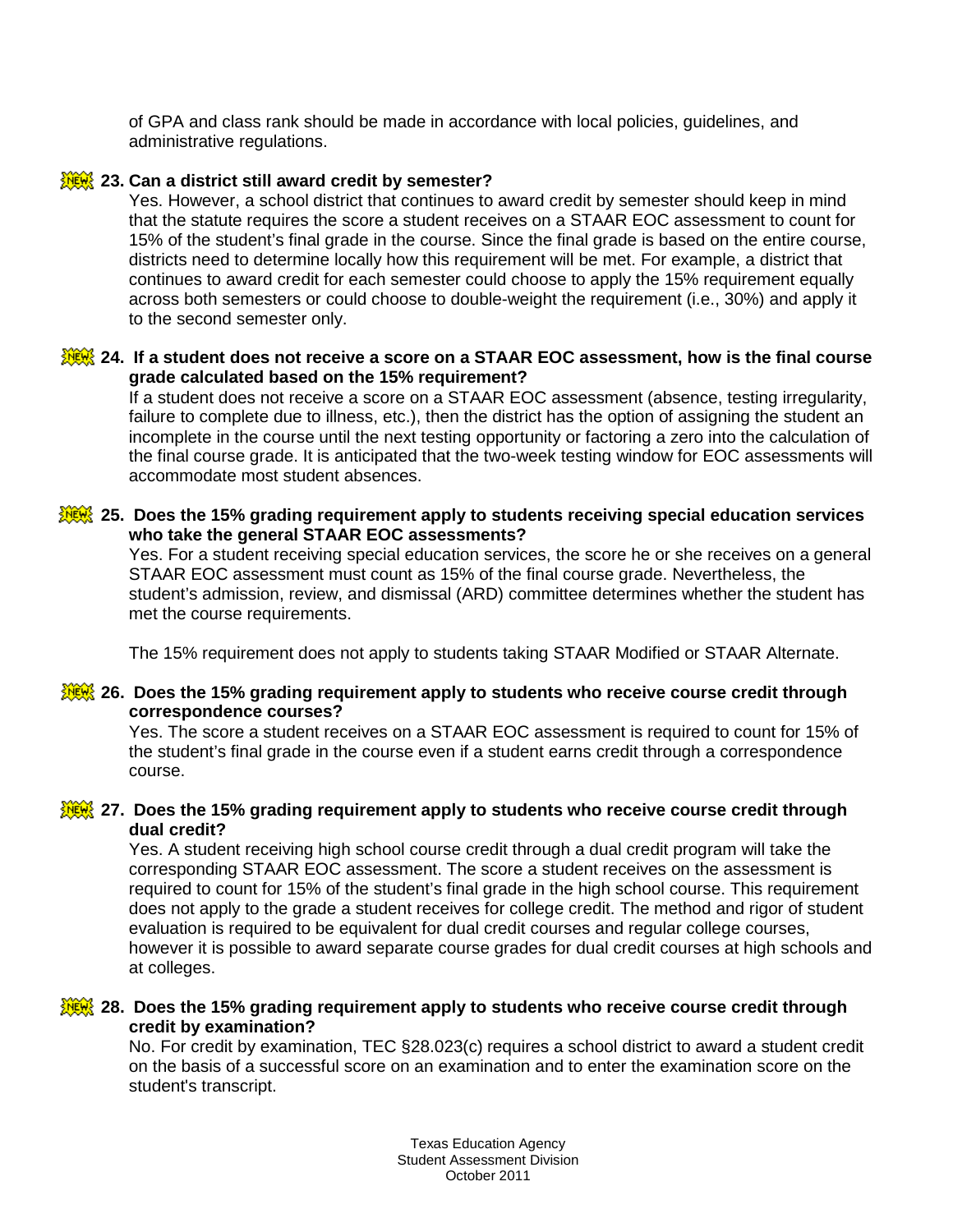#### **29. If a student fails the course but passes the STAAR EOC assessment, is the student required to retest when he or she retakes the course?**

Districts are required to use STAAR EOC assessment scores for 15% of a student's final course grade, even when a student repeats a course. If a student is repeating a course, the student is not required to retake the assessment provided that he or she has received a score at or above the minimum score. Districts have the option to use a retest score or the original score in the 15% calculation.

## **30. How are the STAAR EOC assessments related to graduation requirements?**

Depending on their graduation program, students will be required to meet the passing standard, Level II: Satisfactory Academic Performance (or at least achieve a predetermined minimum score), on eight to twelve STAAR EOC assessments. In order to graduate, a student must achieve a cumulative score that is at least equal to the product of the number of EOC assessments taken in that content area and a scale score that indicates satisfactory performance (Level II). For example, if the scale score range is 0–1000 and the passing standard, or satisfactory performance, is 700, a student would need to achieve a cumulative score of 2100 (3 assessments  $\times$  700 = 2100) in each of the four foundation content areas. A student must achieve a minimum score on an EOC assessment for the score to count toward his or her cumulative score. A student's cumulative score is determined using his or her highest score on each EOC assessment within a content area.

Cumulative score requirements do not apply to students taking STAAR Modified or STAAR Alternate, as there are no cumulative score requirements planned for these programs.

### **31. How will the cumulative score be reported?**

The Texas Assessment Management System will generate cumulative scores for each student and for each content area based on the assessments students have taken. Districts will need to determine if each student has met the cumulative score requirement in each content area based on that individual student's circumstances. For example, a district will need to determine if a student who has a score only for the STAAR world history and world geography assessments has met the cumulative score requirement. If the student transferred to Texas from another state and received credit for U.S. history prior to enrolling in a Texas school, for example, then the student is not required to take the STAAR U.S. history assessment. The district would then determine if the student has met the cumulative score for social studies based on only two assessments.

# **32. What are the STAAR EOC assessment requirements for the different graduation programs?**

Students graduating under the Minimum High School Program (MHSP) must take STAAR EOC assessments for all courses in which they are enrolled and for which there is a STAAR EOC assessment available and meet a cumulative score requirement in each of the four foundation content areas. It is possible that some students graduating on the minimum plan will need to perform satisfactorily on as few as eight EOC assessments.

Students graduating under the Recommended High School Program (RHSP) must take all twelve STAAR EOC assessments (Algebra I, geometry, Algebra II, biology, chemistry, physics, English I, English II, English III, world geography, world history, and U.S. history) and meet the cumulative score requirement in each of the four foundation content areas. Additionally, these students must achieve Level II: Satisfactory Academic Performance on the Algebra II and English III assessments in order to receive a diploma under the RHSP.

Students graduating under the Distinguished Achievement Program (DAP) must take all twelve EOC assessments and meet the cumulative score requirement in each of the four foundation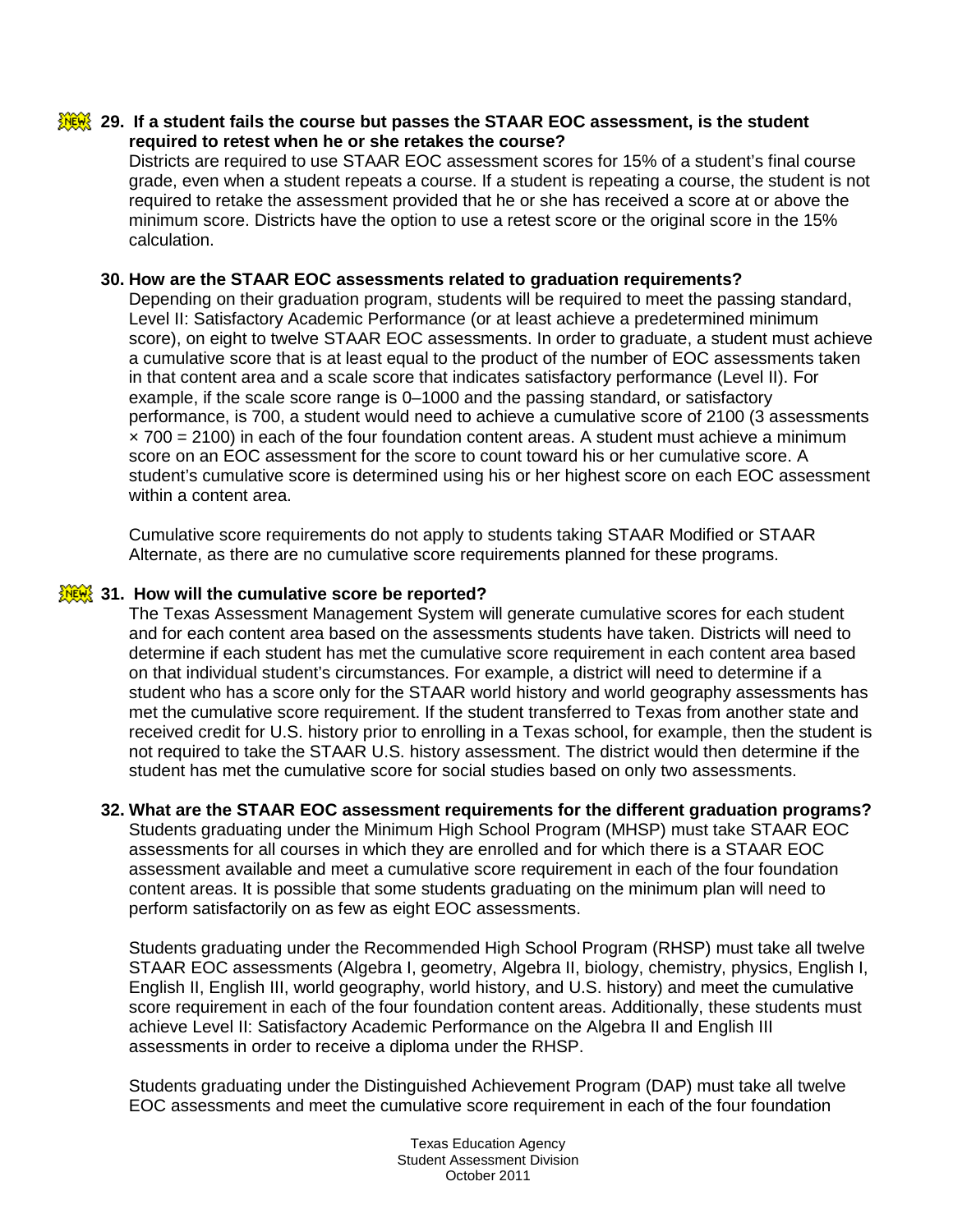content areas. In addition, these students must meet Level III: Advanced Academic Performance, the postsecondary-readiness performance standard, on the Algebra II and English III assessments in order to receive a diploma under the DAP.

#### **33. If a student is in the MHSP and takes a course that is not part of the MHSP requirements (e.g., chemistry), does the student have to take the STAAR EOC assessment for this course?**

If a student on the MHSP is enrolled in a course that is not specifically required on the MHSP (refer to TAC §74) and there is a STAAR EOC assessment for that course, the student must take the assessment, and the score a student receives must count for 15% of the student's final course grade. However, the student has the option of using the score in his or her cumulative score.

## **34. What are the STAAR graduation requirements for students receiving special education services who take the general STAAR EOC assessments?**

The assessment graduation requirements for students receiving special education services and taking general STAAR assessments are the same as those for general education students. However, the student's admission, review, and dismissal (ARD) committee determines whether the student has to meet the assessment requirements for graduation. If the ARD committee determines that a student does not have to meet the requirements (e.g., the cumulative score), then that student can graduate only under the Minimum High School Program (MHSP).

Cumulative score requirements do not apply to students taking STAAR Modified or STAAR Alternate.

## **35. What are the STAAR graduation requirements for students who complete a high school course prior to spring 2012, the first high-stakes administration of STAAR EOC assessments?**

A student who has STAAR as his or her graduation requirement and who has completed a high school course prior to spring 2012 (e.g., a grade 8 student who completed Algebra I during the 2010–2011 school year or a freshman who will complete English I in the first semester of the 2011–2012 school year) is not required to take that specific STAAR EOC assessment to fulfill his or her graduation requirement. As a result, the student's cumulative score will be based on fewer assessments. However, the student could choose to take the assessment beginning in spring 2012 and has the option of using the score in his or her cumulative score. Scores on EOC assessments taken prior to spring 2012 will not count towards a student's cumulative score.

# **36. What are the STAAR graduation requirements for students who earn course credit by examination?**

Students may use credit by examination to fulfill their course requirements; however, they are still required to take STAAR EOC assessments to fulfill their testing requirements.

# **37. Can STAAR EOC assessments be used for credit by examination?**

No. STAAR EOC assessments do not meet the criteria for credit by examination and have not been approved for this purpose.

# **38. Can STAAR EOC assessments be used as final classroom examinations?**

Yes. Districts can use STAAR EOC assessments as their final classroom examinations. However, there is no state requirement for final classroom examinations.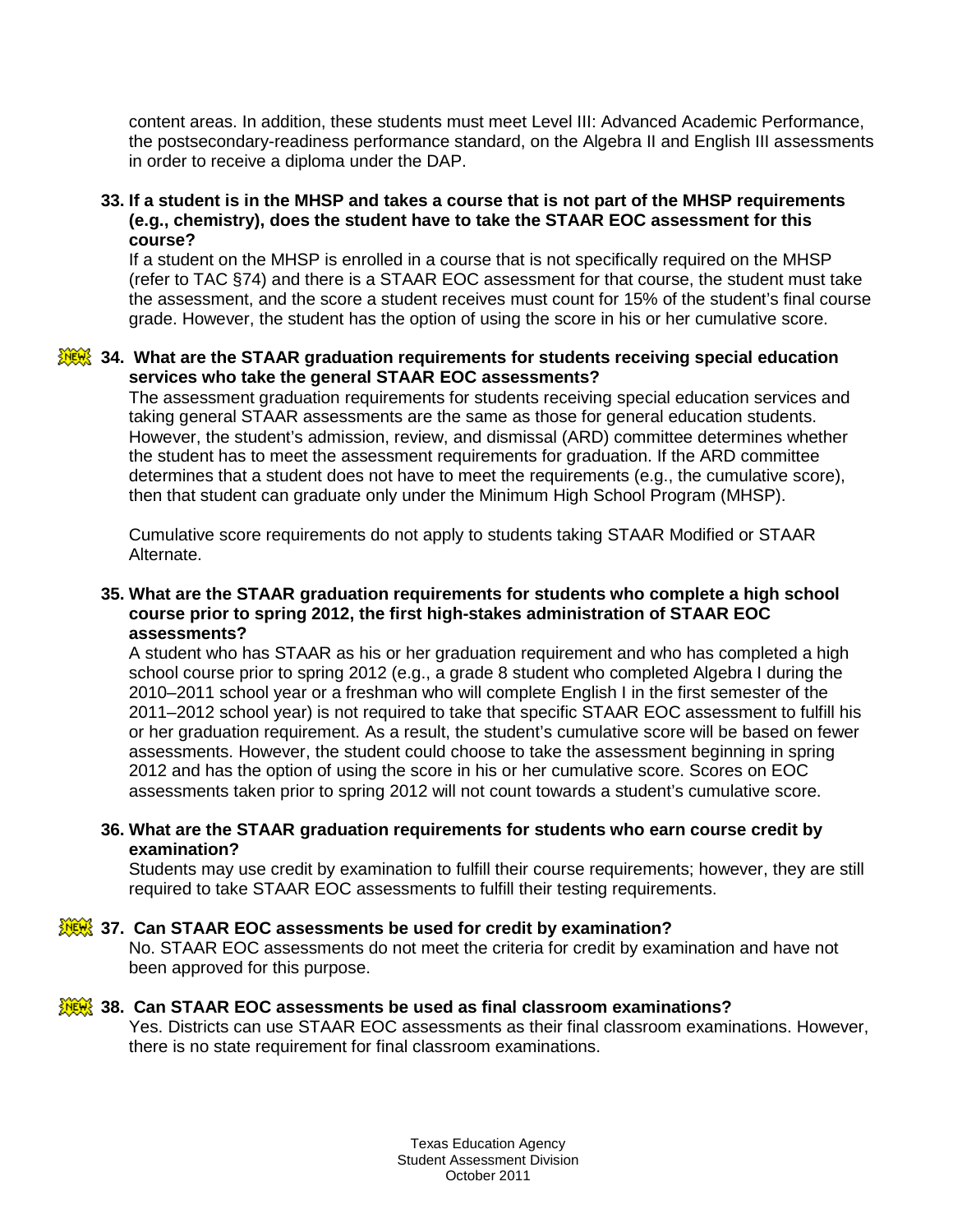#### **39. Do students who are enrolled in an Advanced Placement (AP) or International Baccalaureate (IB) course have to take the corresponding STAAR EOC assessments?** If a student is enrolled in an AP or IB course that is substituting for a TEKS-based course with a STAAR EOC assessment, then the student is required to take the STAAR assessment.

## **40. What types of substitute assessments can students use to fulfill their STAAR EOC assessment requirements?**

TEA will be conducting studies to examine the test results of students who take both the STAAR EOC assessments and other assessments (e.g., AP, IB, and SAT subject tests) to determine if these assessments are at least as rigorous as the STAAR EOC assessments and may be used to meet the cumulative score requirement. If the research supports the validity of substitute assessments, a substitution policy may be implemented as early as the 2013–2014 school year.

## **41. How do the various testing requirements work with the two components (reading and writing) of the STAAR English I, II, and III assessments?**

For the STAAR English I, II, and III assessments, the writing component is administered on day 1 and the reading component is administered on day 2. Because the reading and writing components assess different constructs, the two components will be scored separately (separate raw-score-to-scale-score conversion tables). In order to reduce students' and districts' testing burden, students will retake only the component of the STAAR English I, II, and III assessments they need rather than both components. To facilitate this, each component will be administered in a separate test booklet. In addition, separate test results in reading and writing will allow districts to better target remediation.

Although separate performance standards will be set on each component of the English I, II, and III assessments, the components will have the same performance levels as other STAAR EOC assessments. For a student to meet Level III: Advanced Academic Performance (the postsecondary-readiness performance standard) on the English III assessment, the student must meet the Level III cut on both the reading and writing components. Likewise, for a student to meet Level II: Satisfactory Academic Performance, the student must meet the Level II cut on both the reading and writing components. Students are not required to meet the two cut scores in the same test administration.

The cumulative score requirement for the STAAR English I, II, and III assessments will be the same as the cumulative score requirements for the other three content areas. The difference with English is that each component (three each for reading and writing) will be added together to determine the student's cumulative score for the English assessments. A student must achieve at least the minimum score in each component for that component to count toward the student's cumulative score.

The score a student receives on the STAAR English I, II, and III assessments is required to count for 15% of the student's final grade in the course. Since grading policies are determined locally, districts have discretion over how the scores from each component are used to calculate the 15% grading requirement.

### **42. How will STAAR EOC assessments be used to satisfy the requirements of the Texas Success Initiative (TSI)?**

For a student who has graduated under the Recommended High School Program or the Distinguished Achievement Program and who has met Level III: Advanced Academic Performance, the postsecondary-readiness performance standard, on the STAAR Algebra II and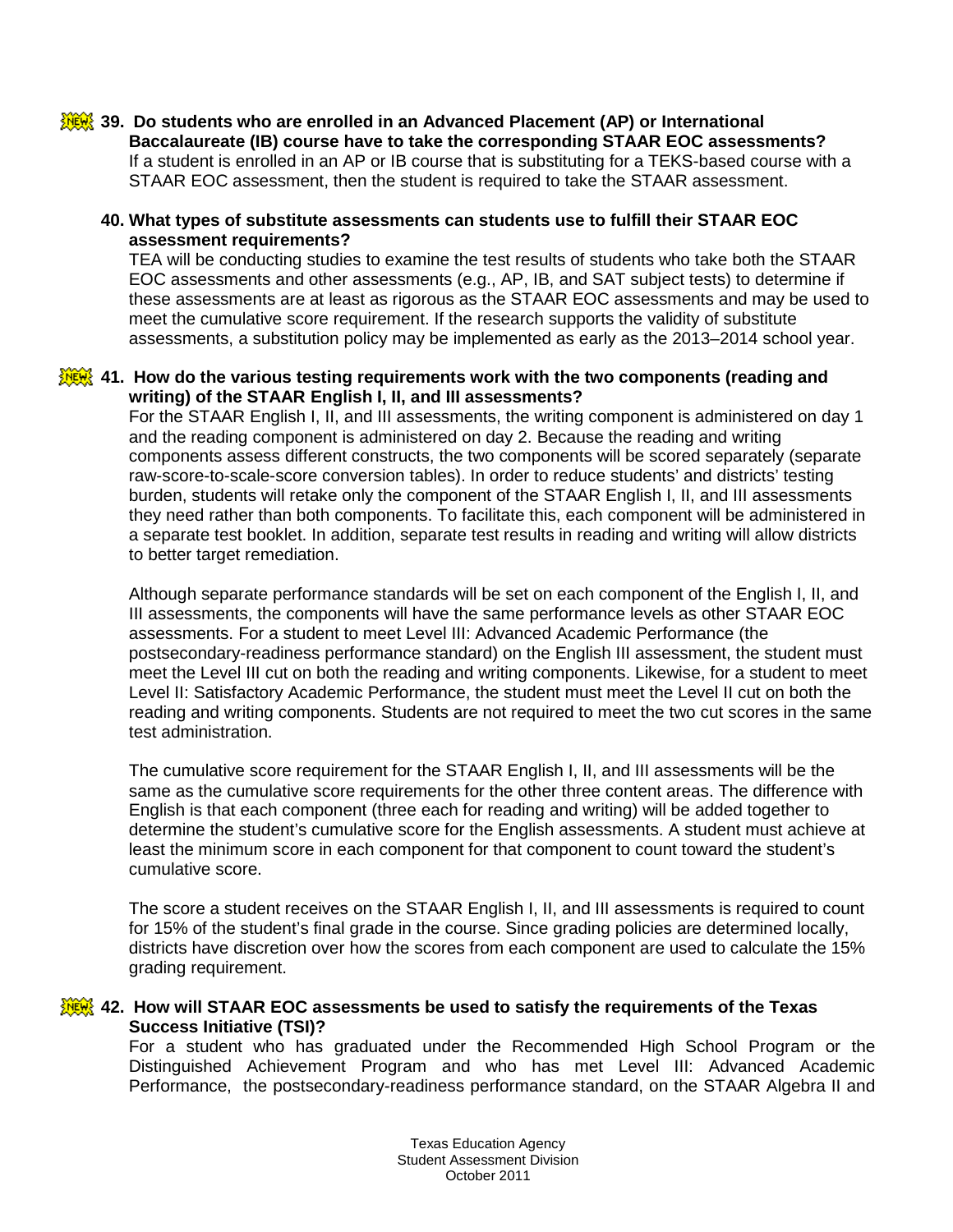English III assessments, TEC §51.3062(g-1) provides an exemption from TSI requirements in that corresponding content area.

## **43. How many testing opportunities will students have for the STAAR EOC assessments?**

All twelve STAAR EOC assessments will be administered at the end of the first semester, at the end of the second semester, and in the summer, giving students three testing opportunities each year. Note that there will not be an administration at the end of the first semester in the 2011–2012 school year as the state makes the transition from TAKS to STAAR.

# **44. How many times can a student retake a STAAR EOC assessment?**

TEC §39.025(b) indicates that a student "may retake an end-of-course assessment instrument for any reason." Although there is not a limit to the number of times a student can test, districts may want to establish local procedures to ensure that there are sufficient test materials, administrators, and rooms available for the number of students testing. Additionally, TEA will require districts to submit participation counts (enrollment numbers) to ensure that there are adequate testing materials provided to districts for each STAAR administration.

# **45. How will the STAAR Modified assessments differ from TAKS–Modified (TAKS–M)?**

As with TAKS–M, the new STAAR Modified assessments for grades 3–8 and for EOC will reflect the same content as the general assessments (i.e., STAAR). The STAAR Modified assessments will retain several features of the TAKS–M assessments; however, STAAR Modified will reflect the same increased rigor and focus of the general assessments. The tests will differ from the TAKS–M assessments in the following ways:

- New performance standards will be set for STAAR Modified using available empirical data to link performance across specific grades within a subject and across courses. Additional empirical data will be collected and analyzed to provide information for the standards review process in future years.
- The STAAR Modified EOC assessments will differ from the TAKS–M high school assessments in that each STAAR Modified EOC assessment will cover only the content from a particular course (e.g., Algebra I will assess only Algebra I content) rather than content from multiple courses (e.g., Algebra I and grade 8 mathematics were assessed on the grade 9 TAKS–M mathematics tests).
- The number of items on the STAAR Modified assessments will increase from the number of items on the TAKS–M tests. The number of items on the STAAR Modified assessments has been determined by decreasing the number of STAAR Modified blueprint items proportionally from the number of items on the STAAR blueprints—by approximately 20%—for each reporting category.
- Field-test items will be embedded in the modified assessments rather than administered as stand-alone field tests every three years.
- Students will be required to respond to writing tasks focused on different purposes for writing. These purposes include personal narrative, literary, expository, persuasive, and analytical writing.

# **46. For which courses will STAAR Modified EOC assessments be available?**

STAAR Modified assessments will be developed for nine of the twelve EOC assessments: Algebra I, geometry, biology, English I, English II, English III, world geography, world history, and U.S. history. STAAR Modified assessments will not be developed for Algebra II, chemistry, or physics, as these courses are not required on the Minimum High School Program, the graduation program for students who take STAAR Modified assessments.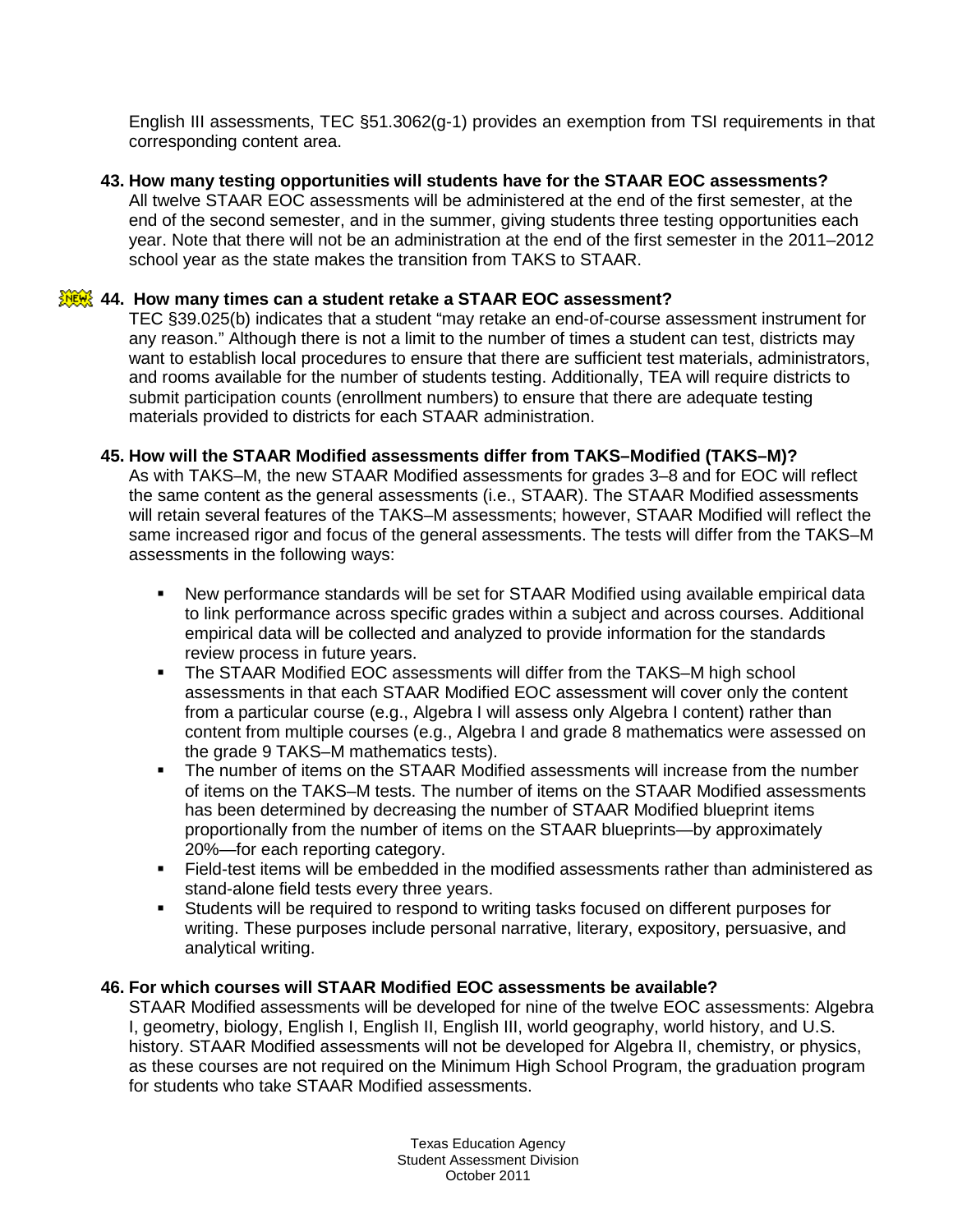# **47. When will students start taking STAAR Modified?**

The first administration of the STAAR Modified assessments will be in spring 2012. STAAR Modified EOC assessments will be administered two times per year (fall and spring) as they become operational. All nine STAAR Modified EOC assessments will be operational in the 2014– 2015 school year.

The STAAR Modified implementation plan is described in the table below. Students will not receive scores for the spring 2012 stand-alone field tests in geometry and English II. However, the decision about what types of scores will be reported for the other assessments administered in spring 2012 has not yet been finalized.

| <b>STAAR Modified Implementation Plan</b> |                            |                            |                          |             |  |  |  |
|-------------------------------------------|----------------------------|----------------------------|--------------------------|-------------|--|--|--|
|                                           | Spring 2012                | Spring 2013                | Spring 2014              | Spring 2015 |  |  |  |
| Grades 3-8                                | spring                     | operational                | operational              | operational |  |  |  |
|                                           | administration             |                            |                          |             |  |  |  |
| Algebra I                                 | spring<br>administration   | operational                | operational              | operational |  |  |  |
| <b>Geometry</b>                           | stand-alone field<br>test  | operational                | operational              | operational |  |  |  |
| <b>Biology</b>                            | spring<br>administration   | operational                | operational              | operational |  |  |  |
| English I                                 | spring<br>administration   | operational                | operational              | operational |  |  |  |
| English II                                | stand-alone field<br>test  | operational                | operational              | operational |  |  |  |
| English III                               | no assessment<br>available | no assessment<br>available | spring<br>administration | operational |  |  |  |
| World<br>Geography                        | spring<br>administration   | operational                | operational              | operational |  |  |  |
| World<br><b>History</b>                   | no assessment<br>available | spring<br>administration   | operational              | operational |  |  |  |
| <b>U.S. History</b>                       | no assessment<br>available | no assessment<br>available | spring<br>administration | operational |  |  |  |

|  | <b>STAAR Modified Implementation Plan</b> |  |
|--|-------------------------------------------|--|

#### **48. Can a student take a combination of STAAR and STAAR Modified assessments?**

Yes. A student can take any combination of STAAR and STAAR Modified assessments with the exception of the two components of the STAAR English I, II, and III assessments. If a student takes the writing component of the STAAR Modified English I assessment, he or she must also take the reading component of the STAAR Modified English I assessment.

# **49. How will STAAR Alternate assessments differ from TAKS–Alternate (TAKS–Alt)?**

The STAAR Alternate assessments will be similar in design to the TAKS–Alt assessments. Students will continue to perform assessment tasks linked to the grade-level TEKS. However, STAAR Alternate will incorporate a vertical alignment in the program's assessment tasks that will allow scores to be compared across different grades for the same subject and language version. The high school assessments will change from grade-level assessments to course-based assessments. STAAR Alternate assessments will reflect the same increased rigor and focus of the general and modified assessments. STAAR Alternate high school assessments will be developed for Algebra I, geometry, biology, English I, English II, English III, world geography, world history, and U.S. history.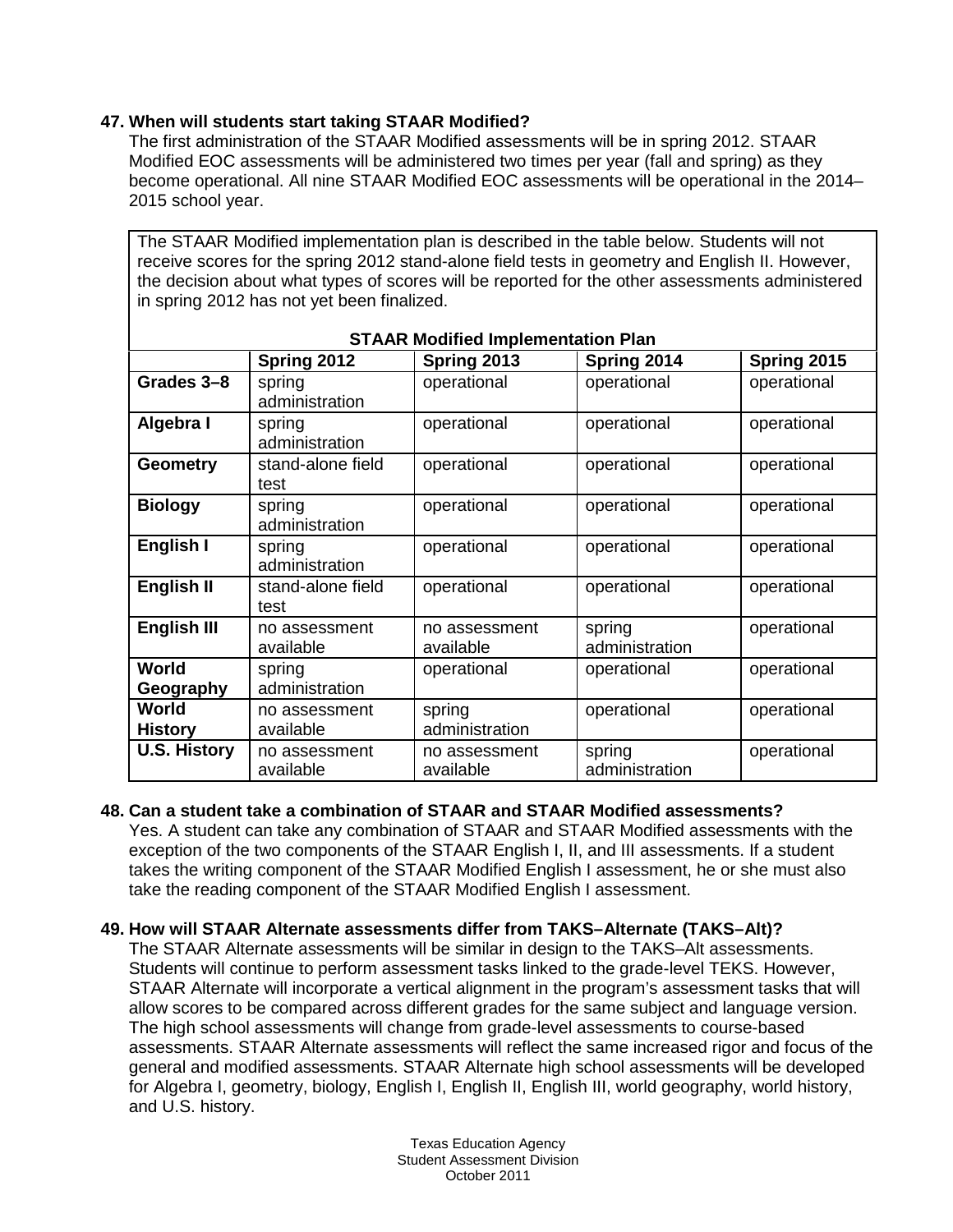## **50. When will STAAR Alternate be implemented?**

STAAR Alternate assessments will be implemented in the 2011–2012 school year. STAAR Alternate will replace TAKS–Alt assessments at all grades and subjects.

### **51. Will the dyslexia bundled accommodations continue to be offered to eligible students taking the STAAR reading assessments?**

Two of the three bundled accommodations will be available for students with dyslexia and other reading disabilities on the STAAR reading assessments in grades 3 through high school—the oral reading of item stems/answer options only and extended testing time, if needed. These accommodations do not need to be offered as a bundle; the needs of the student should be considered when determining which accommodations to use. A proper-nouns list like the one used in the TAKS assessments will no longer be provided.

# **52. Will dyslexic students be allowed extra time to test?**

In most cases, students who are identified with dyslexia by the admission, review, and dismissal (ARD) committee or Section 504 placement committee will meet the eligibility criteria for the extra time accommodation. This accommodation provides students extra time to complete the test until the end of the regular school day.

#### **53. Will versions of STAAR be developed for English language learners (ELLs)?**

As with TAKS, Spanish versions of STAAR will be available for eligible ELLs in grades 3–5 in each grade and subject assessed by the English versions. Additionally, linguistically accommodated versions of STAAR called STAAR L will be available for eligible ELLs in grades 3–8 and high school. ELLs not eligible to take the Spanish or STAAR L versions will take the general STAAR tests in English but may be eligible to receive certain limited linguistic accommodations. Both Spanish STAAR and STAAR L are designed to be comparable to STAAR in content, rigor, and academic achievement standards. Following implementation of the STAAR program, the Texas English Language Proficiency Assessment System (TELPAS) will be reviewed and adjusted as needed to maintain an appropriate relationship between academic language proficiency as defined by TELPAS and academic achievement as defined by STAAR.

#### **54. Will ELL test participation criteria change for the STAAR program?**

Yes. Revisions to ELL test participation criteria will be made through the commissioner of education rulemaking process and posted on the Texas Education Agency website in fall 2011.

#### **55. What will STAAR L be like?**

STAAR L will be composed of STAAR test forms in English that have built-in computer-based linguistic accommodations designed for ELLs who are eligible for a significant degree of linguistic accommodation. Two types of accommodations will be built into the STAAR L interface―clarification of unfamiliar English and reading aloud of text. As the students take the tests, they will be able to click on text to obtain English clarification of words and language structures that are likely to be unfamiliar to them. The read-aloud interface functionality will enable students to hear text read aloud. The linguistic accommodation interface will be implemented beginning in spring 2013. Until then, STAAR L tests will be administered in paper mode only, and the clarification and read-aloud accommodations will be provided by the test administrator. Beginning in 2013, these accommodations will be delivered online, and STAAR L will be administered as an online testing program.

#### **56. Will STAAR L be available for all grades, subjects, and courses?**

L versions of the STAAR grades 3–8 and EOC assessments in mathematics, science, and social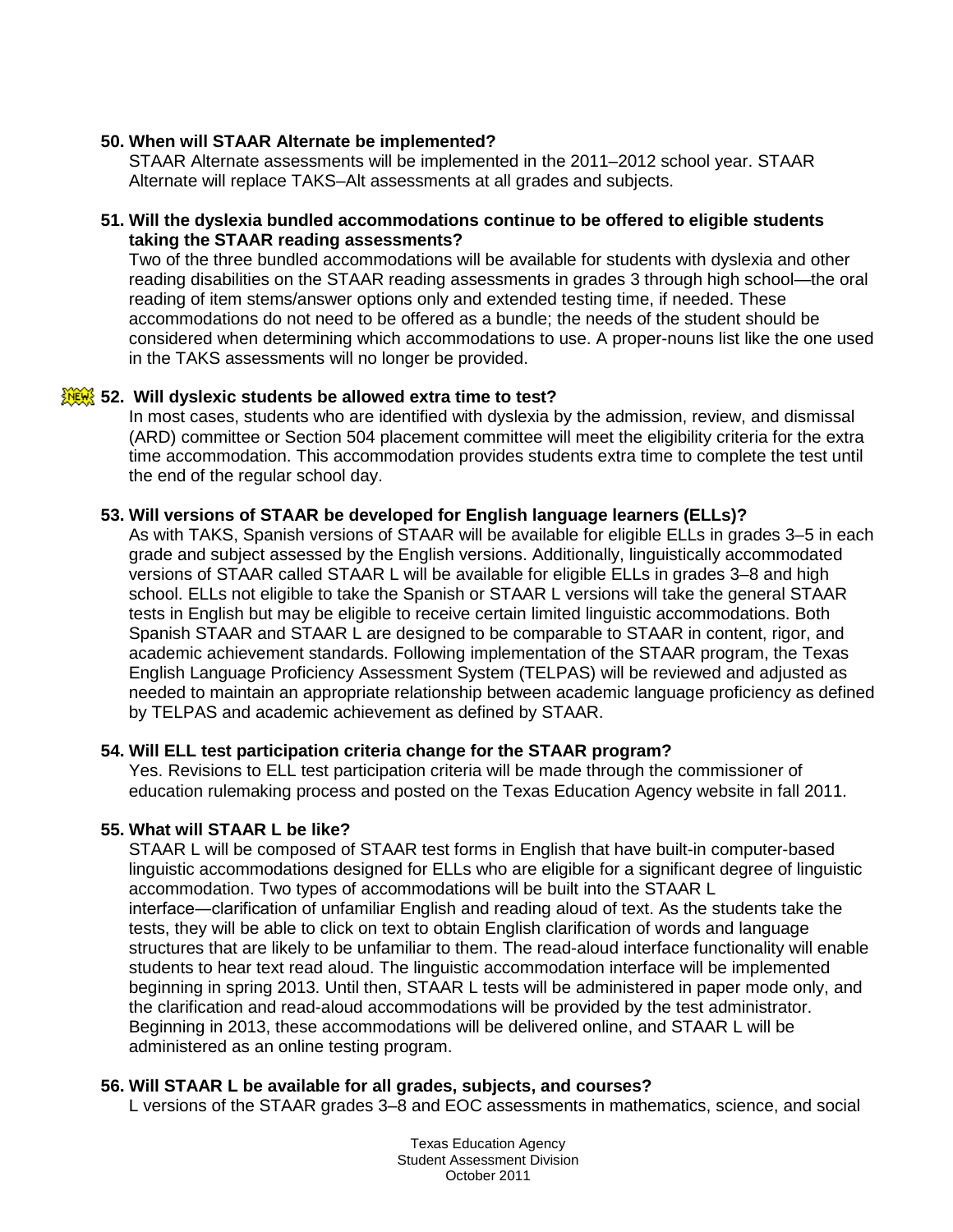studies will be developed. STAAR L reading, writing, and English I–III assessments will not be developed. Like all Texas students, ELLs in grade 6 and above will be given access to dictionaries when taking STAAR reading, writing, and English I–III tests. ELLs in grades 3–5 may be eligible to use dictionaries as a linguistic accommodation when taking reading and writing tests. STAAR L versions will be administered on the same schedule as STAAR assessments.

### **57. Will Spanish or STAAR L versions of STAAR Modified be developed?**

No. The small number of ELLs with disabilities who meet STAAR Modified participation criteria will take the STAAR Modified test forms in English but may qualify for allowable linguistic accommodations.

### **58. When will more information about allowable linguistic accommodations for the STAAR program be available?**

More information will be available in fall 2011 on the TEA Student Assessment website.

### **59. For which assessments will make-up testing be available?**

For the STAAR program, make-up testing opportunities for students who are absent will be available for all grades, subjects, and courses. Make-up testing opportunities will also be available for all administrations, including the summer administrations.

#### **60. Will STAAR administrations be available online?**

The STAAR grades 3–8 administrations will be available only in paper format. Paper and online administrations will be available for STAAR EOC assessments.

STAAR L and STAAR Modified will be administered on paper only in 2012. STAAR L will become an online testing program in 2013. Online administration plans for STAAR Modified for 2013 and beyond have not yet been finalized.

### **61. If districts administer STAAR EOC assessments online, can they get their results more quickly than if they test on paper?**

Yes. Based on the time it takes to ship, process, and score paper tests, it is likely that districts who administer all the STAAR EOC assessments online will receive results before districts that administer some paper tests. However, no results will be available until after the testing window has closed.

#### **62. If districts administer STAAR EOC assessments earlier in the testing window, can they get their results more quickly than if they test later in the window?**

Yes. Based on the time it takes to process and score tests, it is likely that districts who administer STAAR EOC assessments earlier in the testing window will receive results sooner than those who test later in the window. However, no results will be available until after the testing window has closed.

#### **63. Will there be a time limit for tests in the STAAR program?**

All tests in the STAAR program will have a four-hour time limit. The test will start when students are directed to turn to the first question. TEA will review the four-hour time limit after the first STAAR administration in spring 2012 to determine if the policy needs to be reconsidered or adjusted for specific grades, subjects, or courses.

Accommodations for extra time or an extra day will be available for students who meet eligibility criteria for their use.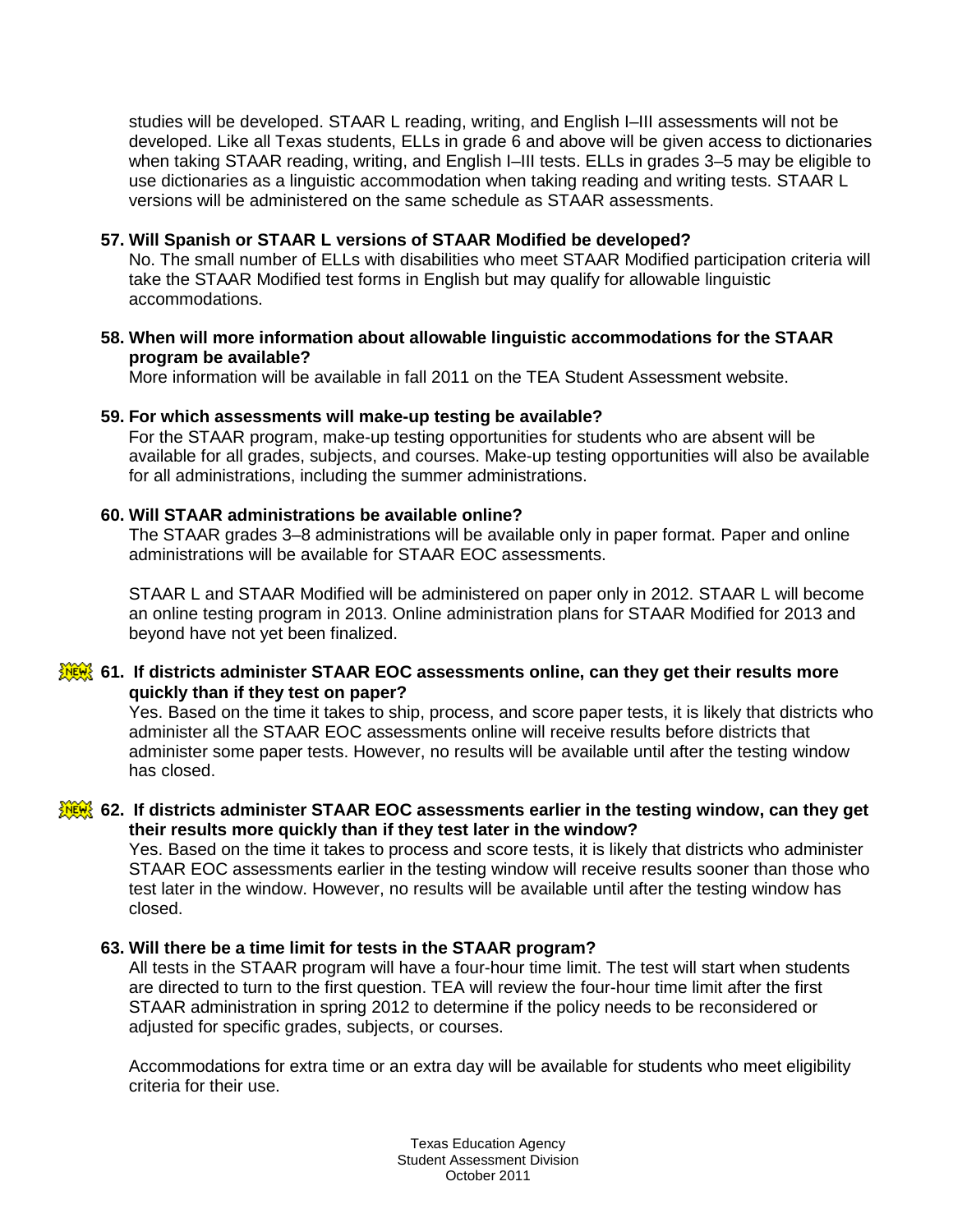### **64. Can districts offer multiple test sessions in the same day?**

Districts may administer multiple test sessions in the same day. If necessary, they may decide on early start times or extending testing beyond the typical school day, particularly at the high school level.

#### **65. What happens to students who arrive late or after testing has begun?**

All students must be given the maximum of four hours to complete the tests. Districts will need to determine if the student can test on that day or on a make-up day.

### **66. Are breaks allowed during STAAR assessments?**

Breaks are allowed during STAAR assessments; however the following breaks must be included in the four-hour time limit.

- **Breaks for water or snacks**
- **Bathroom breaks**
- Breaks for physical activity (e.g., standing up and stretching)
- Routine medical breaks (e.g., to take medicine)

Breaks for lunch are not included in the four-hour time limit; however it is recommended that lunch be scheduled outside of the testing time.

# **67. Are there any released tests available for STAAR?**

In fall 2011, selected test questions from all grades, subjects, and courses will be released. The first full release of spring test forms of STAAR will occur in summer 2014.

### **68. Will there be printed educator booklets that describe the STAAR program like the TAKS Information Booklets?**

No. STAAR resources for educators will be posted online only so that educators can more easily access the most current information, such as released test questions and writing rubrics. Many educator resources for the STAAR program are already available online at [http://www.tea.state.tx.us/student.assessment/staar/.](http://www.tea.state.tx.us/student.assessment/staar/) However, as decisions are finalized, we will continue to clarify and update information about the program. In this way, the STAAR resources page will function as a dynamic resource that can provide educators and other stakeholders with the most up-to-date information available.

# **69. Are districts required to provide accelerated instruction to students who do not pass the STAAR assessments?**

Yes. TEC §39.025(b-1) requires school districts to provide accelerated instruction to each student who fails to perform satisfactorily on an EOC assessment (i.e., who does not achieve Level II: Satisfactory Academic Performance). Likewise, TEC §28.0211(a-1) requires districts to provide accelerated instruction in the applicable subject area each time a student fails to perform satisfactorily (Level II) on an assessment administered in grades 3–8.

# **70. Will TEA produce summer study guides for STAAR?**

No. TEC §39.0241(c) states that "the agency may develop study guides" for the STAAR assessments. However, no funds have been appropriated for the development of these guides.

# **71. How will reporting change when STAAR is implemented?**

The implementation of STAAR will bring some key changes to the way information is reported.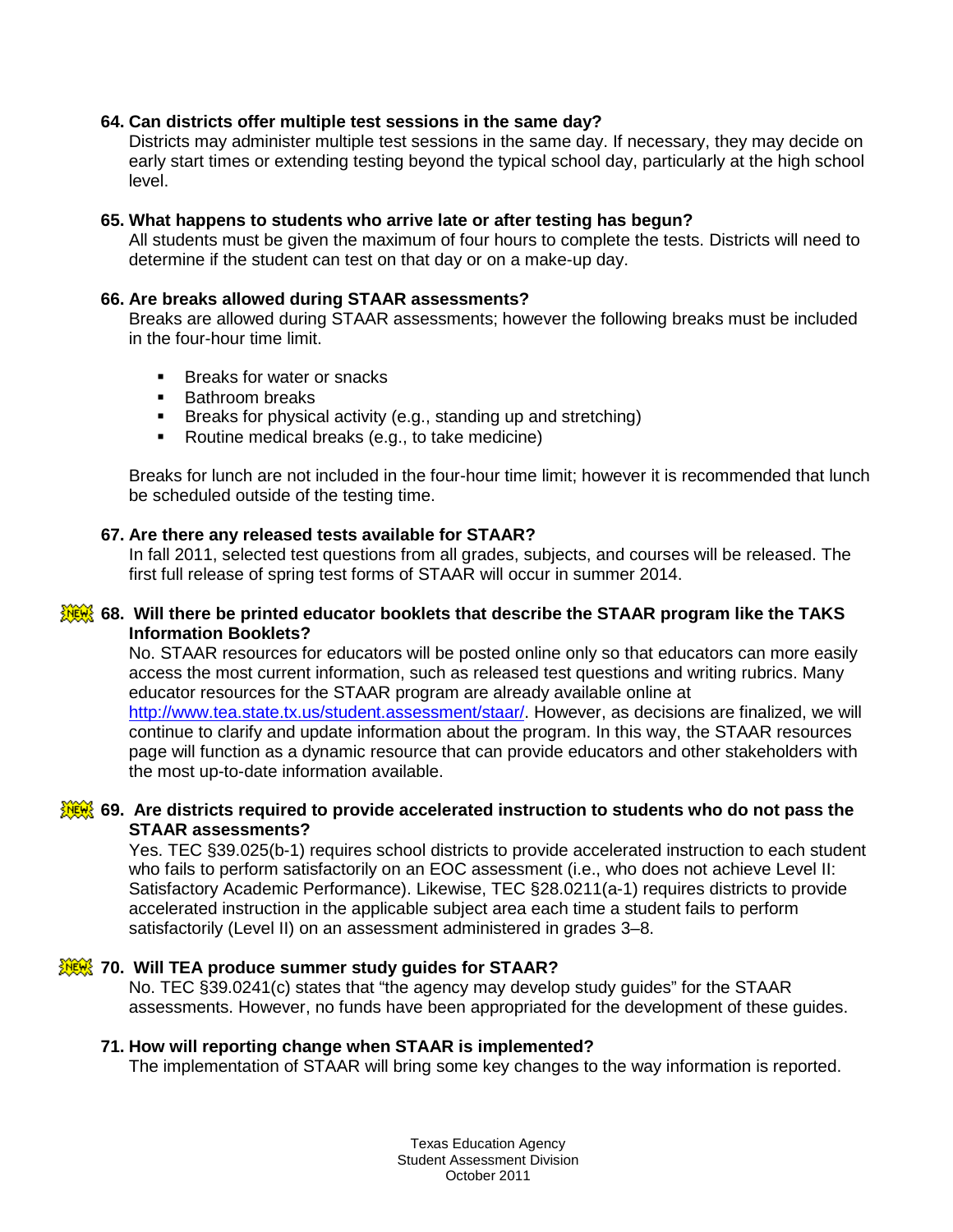For TAKS all reports were provided in hard-copy format with the option to receive online reports for a fee. With the new STAAR program, all reports will be provided online. One copy of each of the Confidential Student Reports (CSRs) and labels will be provided in hard-copy format.

Because standards for STAAR EOC will not be set until February 2012, current EOC reports provide raw scores only. With the implementation of STAAR EOC assessments, results for students for the spring administrations will be delivered online shortly after the May test administration is complete, followed by the delivery of results on paper. For specific reporting dates, please refer to the 2011−2012 testing calendar, which is posted on the Student Assessment website at [http://www.tea.state.tx.us/student.assessment/calendars/.](http://www.tea.state.tx.us/student.assessment/calendars/)

Alternate methods of reporting assessment results will be used with STAAR, which will provide opportunities to examine data in a variety of ways. Online tools for students, teachers, and campus and district personnel will provide the ability to track progress toward graduation, compare results across years and groups, and look at growth patterns for various groups of students.

### **72. How will the student and teacher data portals and the Texas Assessment Management System, delivered through PearsonAccess, be used with STAAR?**

As with TAKS, there will be no charge for students, parents, or school districts to use the data portals of the Assessment Management System.

The student portal will continue to be used with STAAR, and beginning in 2012, students will be able to see their past TAKS and TELPAS results along with their STAAR results. Students first entering grade 9 and below in 2011–2012 will graduate under the STAAR graduation requirements. Students will be able to track their progress toward graduation within the student portal. Student results will continue to be available in the student portal at the same time that school districts receive their results online.

The teacher portal will continue to provide results at the class level for teachers. Districts will be able to upload information to create class groups and the assessment results for those students. This can be done at any time of the year so that teachers can see the past results of their current students. In addition, classroom linking information will be received from districts in the summer of each year. This information, the list of teachers, the classes they taught, and the students that were in those classes, will be provided to the assessment contractor, allowing class groups to be created to show the previous year assessment results.

Beginning in the 2011–2012 school year, districts will also have access to an analytic reporting tool in the Assessment Management System. Analytic reporting will allow users to analyze results in order to compare current and historical data. They can perform comparisons of campuses to campuses, campuses to districts, districts to districts, and districts to the state. Campus and district personnel will also be able to organize the data to examine different demographic and program information groups, enabling easy access to cross-section analysis of the assessment data.

# **73. In 2012, which assessments will be used in federal accountability for Adequate Yearly Progress (AYP)?**

Unlike the state accountability rating, the 2012 AYP status must be evaluated based on tests administered during the 2011–2012 school year. The 2012 AYP evaluations are required by the U.S. Department of Education (USDE), including School Improvement Program (SIP) intervention stages for the 2012–2013 school year.